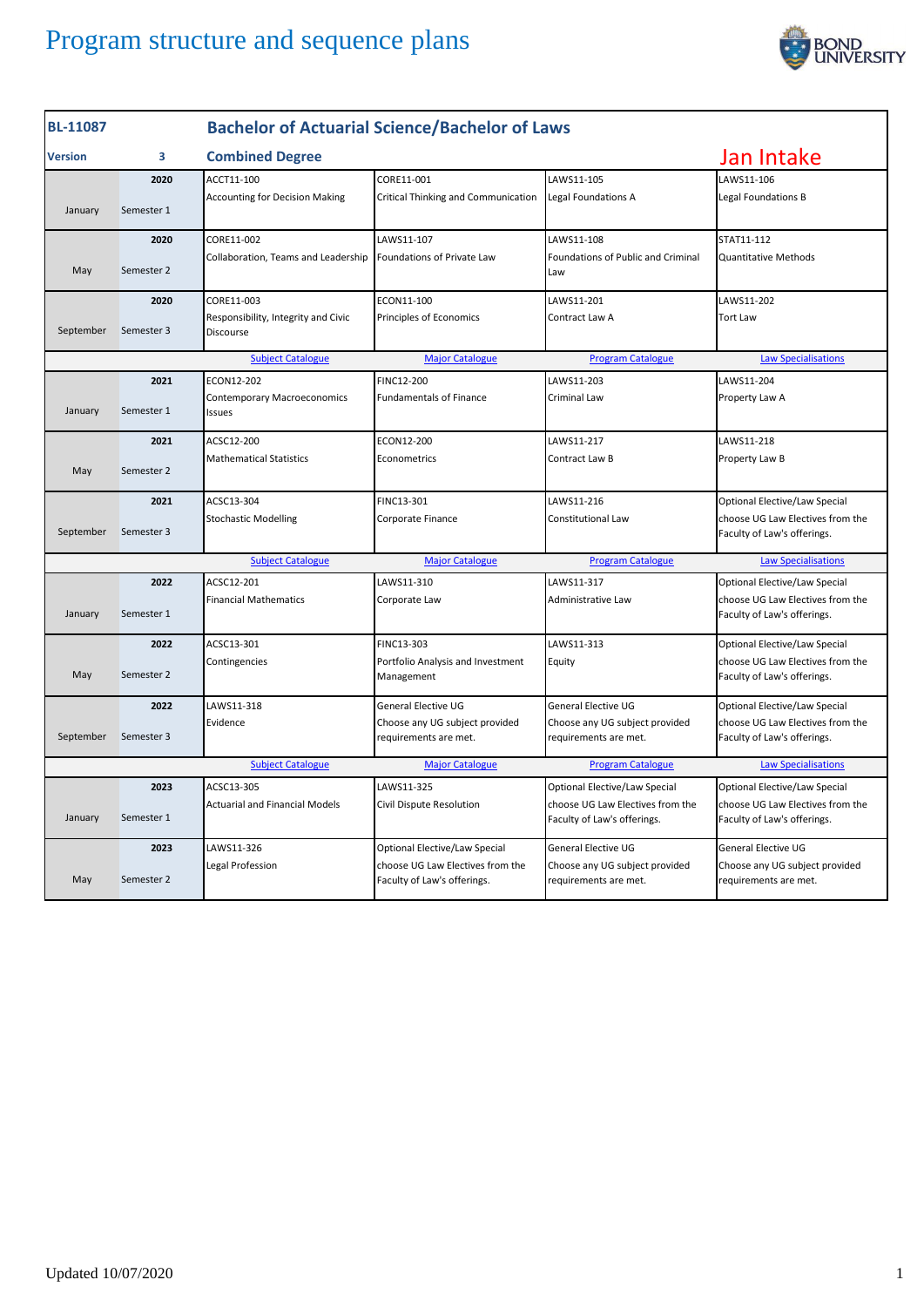

| <b>BL-11087</b>                                                                                              |            | <b>Bachelor of Actuarial Science/Bachelor of Laws</b> |                                                                 |                                                                 |                                                                 |
|--------------------------------------------------------------------------------------------------------------|------------|-------------------------------------------------------|-----------------------------------------------------------------|-----------------------------------------------------------------|-----------------------------------------------------------------|
| <b>Version</b>                                                                                               | 3          | <b>Combined Degree</b>                                |                                                                 |                                                                 | May Intake                                                      |
|                                                                                                              | 2020       | ACCT11-100                                            | CORE11-001                                                      | LAWS11-105                                                      | LAWS11-106                                                      |
| May                                                                                                          | Semester 1 | <b>Accounting for Decision Making</b>                 | Critical Thinking and Communication                             | Legal Foundations A                                             | Legal Foundations B                                             |
|                                                                                                              | 2020       | CORE11-002                                            | LAWS11-107                                                      | LAWS11-108                                                      | STAT11-112                                                      |
| September                                                                                                    | Semester 2 | Collaboration, Teams and Leadership                   | Foundations of Private Law                                      | Foundations of Public and Criminal<br>Law                       | <b>Quantitative Methods</b>                                     |
|                                                                                                              | 2021       | CORE11-003                                            | ECON11-100                                                      | LAWS11-201                                                      | LAWS11-202                                                      |
| January                                                                                                      | Semester 3 | Responsibility, Integrity and Civic<br>Discourse      | Principles of Economics                                         | Contract Law A                                                  | <b>Tort Law</b>                                                 |
| <b>Subject Catalogue</b>                                                                                     |            |                                                       | <b>Major Catalogue</b>                                          | <b>Program Catalogue</b>                                        | <b>Law Specialisations</b>                                      |
|                                                                                                              | 2021       | ECON12-202                                            | FINC12-200                                                      | LAWS11-203                                                      | LAWS11-204                                                      |
| May                                                                                                          | Semester 1 | Contemporary Macroeconomics<br>Issues                 | <b>Fundamentals of Finance</b>                                  | Criminal Law                                                    | Property Law A                                                  |
|                                                                                                              | 2021       | ACSC12-200                                            | ECON12-200                                                      | LAWS11-217                                                      | LAWS11-218                                                      |
| September                                                                                                    | Semester 2 | <b>Mathematical Statistics</b>                        | Econometrics                                                    | Contract Law B                                                  | Property Law B                                                  |
|                                                                                                              | 2022       | ACSC12-201                                            | LAWS11-216                                                      | Optional Elective/Law Special                                   | Optional Elective/Law Special                                   |
| January                                                                                                      | Semester 3 | <b>Financial Mathematics</b>                          | Constitutional Law                                              | choose UG Law Electives from the<br>Faculty of Law's offerings. | choose UG Law Electives from the<br>Faculty of Law's offerings. |
| <b>Subject Catalogue</b>                                                                                     |            |                                                       | <b>Major Catalogue</b>                                          | <b>Program Catalogue</b>                                        | <b>Law Specialisations</b>                                      |
|                                                                                                              | 2022       | FINC13-303                                            | LAWS11-310                                                      | LAWS11-317                                                      | Optional Elective/Law Special                                   |
| May                                                                                                          | Semester 1 | Portfolio Analysis and Investment<br>Management       | Corporate Law                                                   | Administrative Law                                              | choose UG Law Electives from the<br>Faculty of Law's offerings. |
|                                                                                                              | 2022       | ACSC13-304                                            | LAWS11-313                                                      | <b>General Elective UG</b>                                      | Optional Elective/Law Special                                   |
| September                                                                                                    | Semester 2 | <b>Stochastic Modelling</b>                           | Equity                                                          | Choose any UG subject provided<br>requirements are met.         | choose UG Law Electives from the<br>Faculty of Law's offerings. |
|                                                                                                              | 2023       | ACSC13-305                                            | FINC13-301                                                      | LAWS11-318                                                      | Optional Elective/Law Special                                   |
| January                                                                                                      | Semester 3 | <b>Actuarial and Financial Models</b>                 | Corporate Finance                                               | Evidence                                                        | choose UG Law Electives from the<br>Faculty of Law's offerings. |
| <b>Program Catalogue</b><br><b>Subject Catalogue</b><br><b>Major Catalogue</b><br><b>Law Specialisations</b> |            |                                                       |                                                                 |                                                                 |                                                                 |
|                                                                                                              | 2023       | ACSC13-301                                            | LAWS11-325                                                      | <b>General Elective UG</b>                                      | Optional Elective/Law Special                                   |
| May                                                                                                          | Semester 1 | Contingencies                                         | Civil Dispute Resolution                                        | Choose any UG subject provided<br>requirements are met.         | choose UG Law Electives from the<br>Faculty of Law's offerings. |
|                                                                                                              | 2023       | LAWS11-326                                            | Optional Elective/Law Special                                   | <b>General Elective UG</b>                                      | General Elective UG                                             |
| September                                                                                                    | Semester 2 | Legal Profession                                      | choose UG Law Electives from the<br>Faculty of Law's offerings. | Choose any UG subject provided<br>requirements are met.         | Choose any UG subject provided<br>requirements are met.         |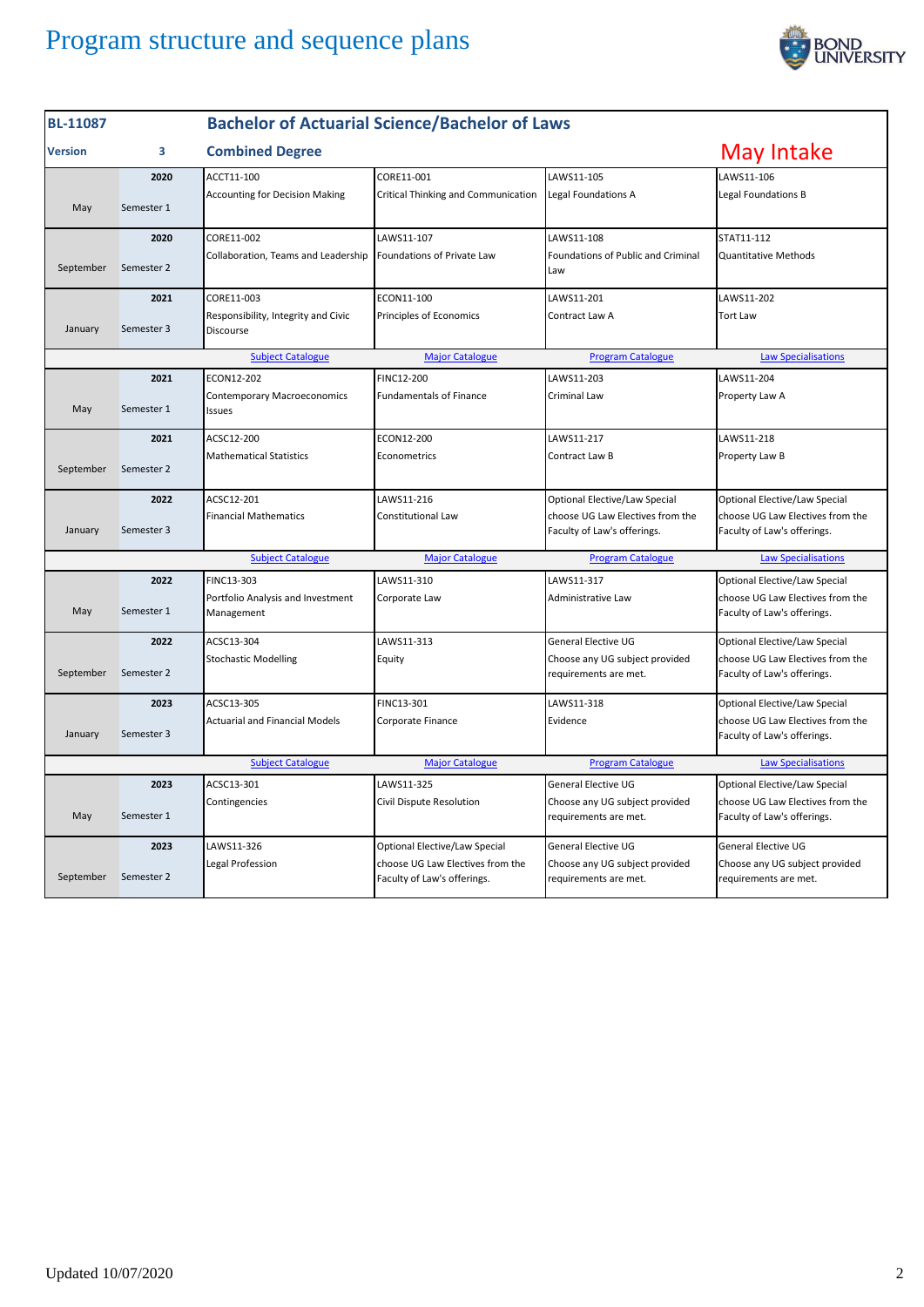

| <b>Bachelor of Actuarial Science/Bachelor of Laws</b><br><b>BL-11087</b>       |                |                                                  |                                                                 |                                                                 |                                                                 |
|--------------------------------------------------------------------------------|----------------|--------------------------------------------------|-----------------------------------------------------------------|-----------------------------------------------------------------|-----------------------------------------------------------------|
| <b>Version</b>                                                                 | $\overline{4}$ | <b>Combined Degree</b>                           |                                                                 |                                                                 | Sep Intake                                                      |
|                                                                                | 2020           | ACCT11-100                                       | CORE11-001                                                      | LAWS11-105                                                      | LAWS11-106                                                      |
| September                                                                      | Semester 1     | <b>Accounting for Decision Making</b>            | Critical Thinking and Communication                             | Legal Foundations A                                             | Legal Foundations B                                             |
|                                                                                | 2021           | CORE11-002                                       | LAWS11-107                                                      | LAWS11-108                                                      | STAT11-112                                                      |
| January                                                                        | Semester 2     | Collaboration, Teams and Leadership              | Foundations of Private Law                                      | Foundations of Public and Criminal<br>Law                       | <b>Quantitative Methods</b>                                     |
|                                                                                | 2021           | CORE11-003                                       | ECON11-100                                                      | LAWS11-201                                                      | LAWS11-202                                                      |
| May                                                                            | Semester 3     | Responsibility, Integrity and Civic<br>Discourse | Principles of Economics                                         | Contract Law A                                                  | <b>Tort Law</b>                                                 |
|                                                                                |                | <b>Subject Catalogue</b>                         | <b>Major Catalogue</b>                                          | <b>Program Catalogue</b>                                        | <b>Law Specialisations</b>                                      |
|                                                                                | 2021           | FINC12-200                                       | LAWS11-203                                                      | LAWS11-204                                                      | Optional Elective/Law Special                                   |
| September                                                                      | Semester 1     | <b>Fundamentals of Finance</b>                   | Criminal Law                                                    | Property Law A                                                  | choose UG Law Electives from the<br>Faculty of Law's offerings. |
|                                                                                | 2022           | ACSC12-201                                       | ECON12-202                                                      | LAWS11-217                                                      | LAWS11-218                                                      |
| January                                                                        | Semester 2     | <b>Financial Mathematics</b>                     | Contemporary Macroeconomics<br>Issues                           | Contract Law B                                                  | Property Law B                                                  |
|                                                                                | 2022           | ACSC12-200                                       | ECON12-200                                                      | LAWS11-216                                                      | Optional Elective/Law Special                                   |
| May                                                                            | Semester 3     | <b>Mathematical Statistics</b>                   | Econometrics                                                    | Constitutional Law                                              | choose UG Law Electives from the<br>Faculty of Law's offerings. |
|                                                                                |                | <b>Subject Catalogue</b>                         | <b>Major Catalogue</b>                                          | <b>Program Catalogue</b>                                        | <b>Law Specialisations</b>                                      |
|                                                                                | 2022           | FINC13-301                                       | LAWS11-310                                                      | LAWS11-317                                                      | Optional Elective/Law Special                                   |
| September                                                                      | Semester 1     | Corporate Finance                                | Corporate Law                                                   | Administrative Law                                              | choose UG Law Electives from the<br>Faculty of Law's offerings. |
|                                                                                | 2023           | FINC13-303                                       | LAWS11-313                                                      | General Elective UG                                             | Optional Elective/Law Special                                   |
| January                                                                        | Semester 2     | Portfolio Analysis and Investment<br>Management  | Equity                                                          | Choose any UG subject provided<br>requirements are met.         | choose UG Law Electives from the<br>Faculty of Law's offerings. |
|                                                                                | 2023           | ACSC13-301                                       | ACSC13-307                                                      | LAWS11-318                                                      | Optional Elective/Law Special                                   |
| May                                                                            | Semester 3     | Contingencies                                    | <b>Survival Analysis</b>                                        | Evidence                                                        | choose UG Law Electives from the<br>Faculty of Law's offerings. |
| <b>Subject Catalogue</b><br><b>Major Catalogue</b><br><b>Program Catalogue</b> |                |                                                  |                                                                 |                                                                 | <b>Law Specialisations</b>                                      |
|                                                                                | 2023           | ACSC13-306                                       | LAWS11-325                                                      | LAWS11-326                                                      | <b>General Elective UG</b>                                      |
| September                                                                      | Semester 1     | <b>Stochastic Processes</b>                      | Civil Dispute Resolution                                        | Legal Profession                                                | Choose any UG subject provided<br>requirements are met.         |
|                                                                                | 2024           | ACSC13-305                                       | Optional Elective/Law Special                                   | Optional Elective/Law Special                                   | General Elective UG                                             |
| January                                                                        | Semester 2     | <b>Actuarial and Financial Models</b>            | choose UG Law Electives from the<br>Faculty of Law's offerings. | choose UG Law Electives from the<br>Faculty of Law's offerings. | Choose any UG subject provided<br>requirements are met.         |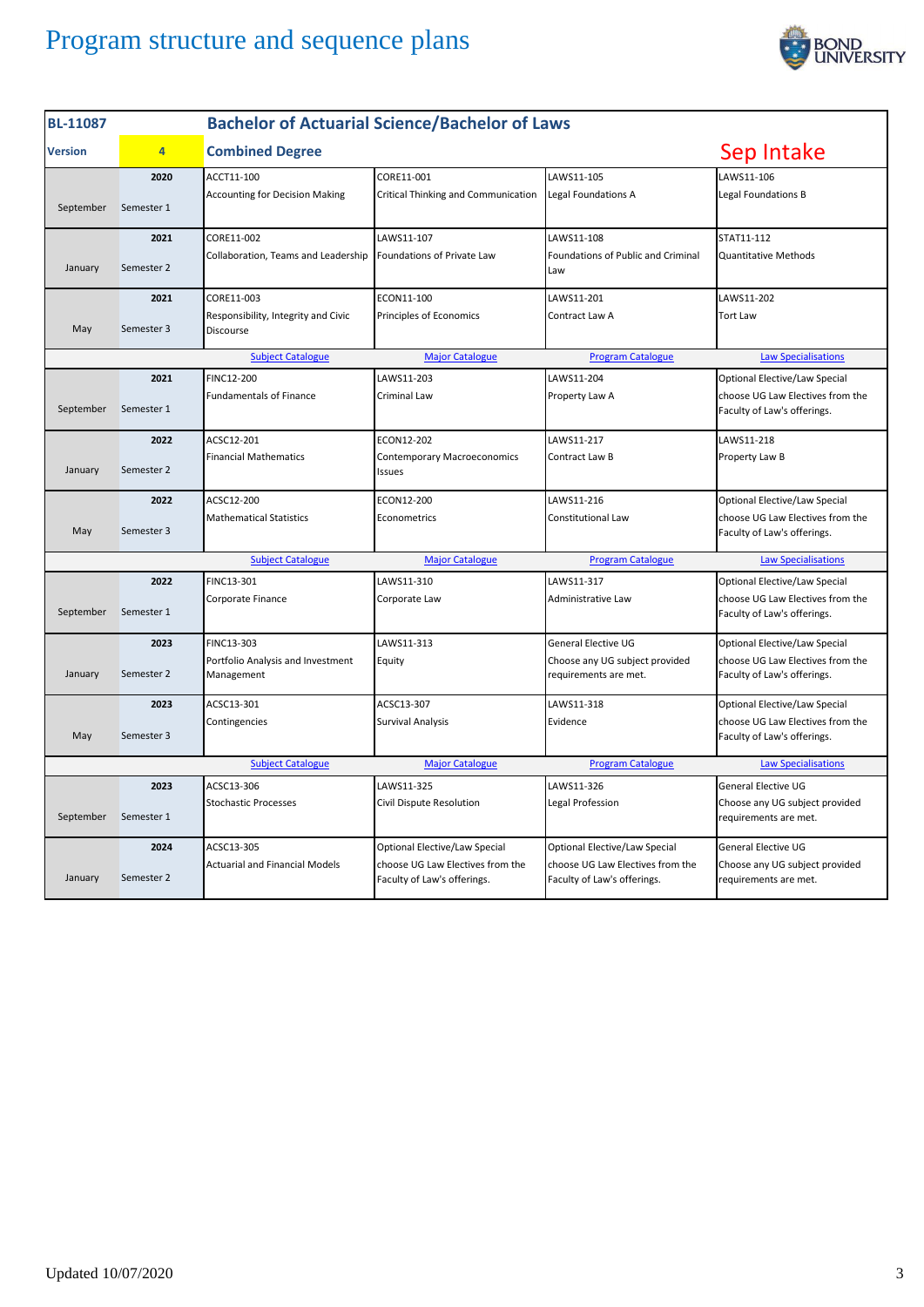

### **GENERAL INFORMATION**

**You are registered into Beyond Bond which is a practical, activity-based program that extends across the duration of all undergraduate degrees. You are registered in the Bond Business Mentoring Program designed for all new undergraduate students; please be advised the first scheduled gathering is in the Bond Business School orientation, If you require further information please email businessmentoring@bond.edu.au**

#### **PROGRAM INFORMATION**

**Students may choose to complete an optional Law Specialisation (40cp) in one of the following areas:**

**• Canadian Law and Practice • Corporate and Commercial Law • Legal Practice • Contemporary Legal Issues • International and Comparative Law • Legal Innovation and Technology To be eligible for a Law Specialisation, students must complete a minimum of four Law Electives (40 credit points) within one of the above areas. Eligible students will receive a Specialisation Certificate at the completion of their Law program.**

**Bachelor of Laws with Honours - Please see eligibility requirements for achieving Honours (\*\*including the completion of LAWS13-569 Legal Research Project as an elective) on the Law Honours / Distinction information webpage.**

#### **SUBJECT INFORMATION**

**Please note that ACSC13-304 and a General Elective have been replaced by ACSC13-306 & ACSC13-307 From the September (203) semester.**